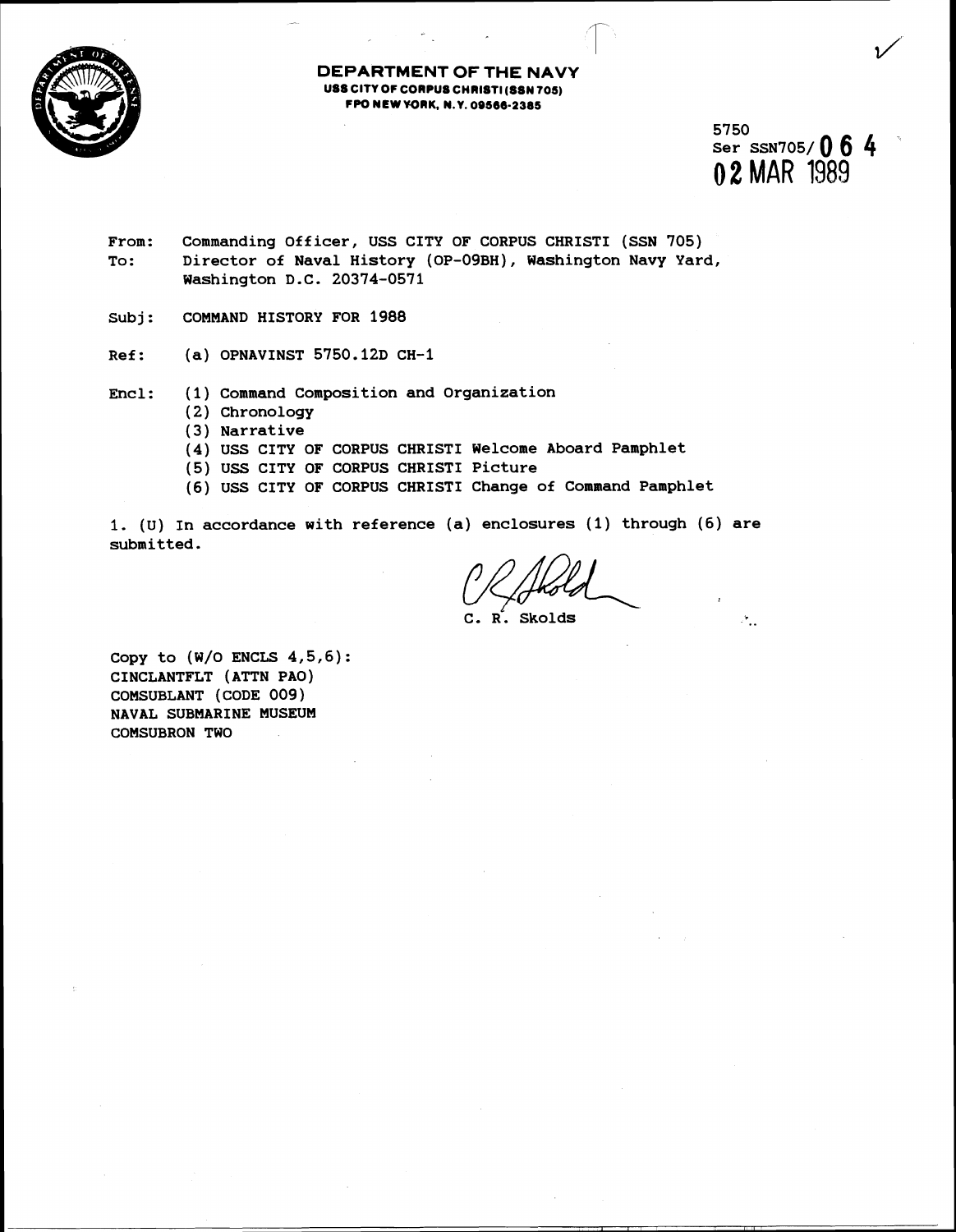## COMMAND COMPOSITION AND ORGANIZATION

#### **1.** MISSION:

In accordance with COMSUBLANT OPORD **2000** the mission is to carry out tasks assigned by higher authority, fulfill assigned commitments, maintain high standards of personnel and material readiness for naval action, and strive continuously to improve submarine tactics in the accomplishment of the mission.

In accordance with OPNAVINST C3501.2G, NAVAL WARFARE MISSION AREAS AND REQUIRED OPERATIONAL CAPABILITY/PROJECTED OPERATIONAL ENVIRONMENT STATEMENTS the following Naval Warfare Mission Areas are assigned to SSN's (not in priority order) :

Primary:

- 1. Anti-Surface Warfare
- 2. Anti-Submarine Warfare
- 3. Command, Control and Communications
- 4. Intelligence
- **5.** Mobility
- 6. Strike Warfare

Secondary:

- 1. Amphibious Warfare
- 2. Electronic Warfare
- 3. Mine Warfare
- 4. Noncombat Operations
- **5.** Naval Special Warfare
- 2. ORGANIZATIONAL STRUCTURE:
	- a. Immediate Senior in Chain of Command (ISIC): Commander Submarine Squadron Two
	- b. Units under **operational/administrative** Control: None.
- 3. COMMANDER AND BIOGRAPHY:
	- a. Commander: CDR Charles R. Skolds, USN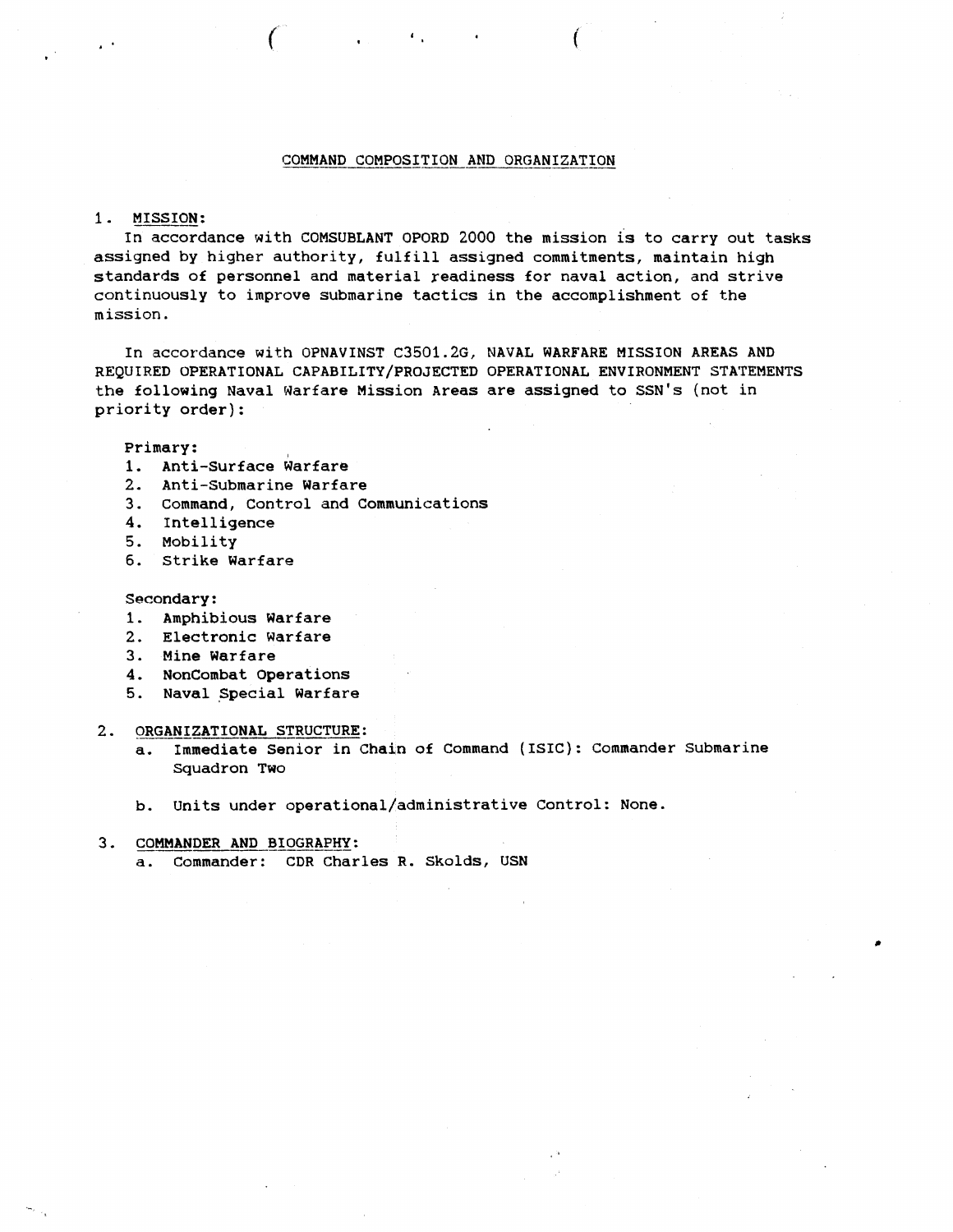**4- PERMANENT DUTY STATION: New London, Ct.** 

**5. TYPE AND NUMBER OF AIRCRAFT ASSIGNED:** None.

 $\text{Enc1}(1)$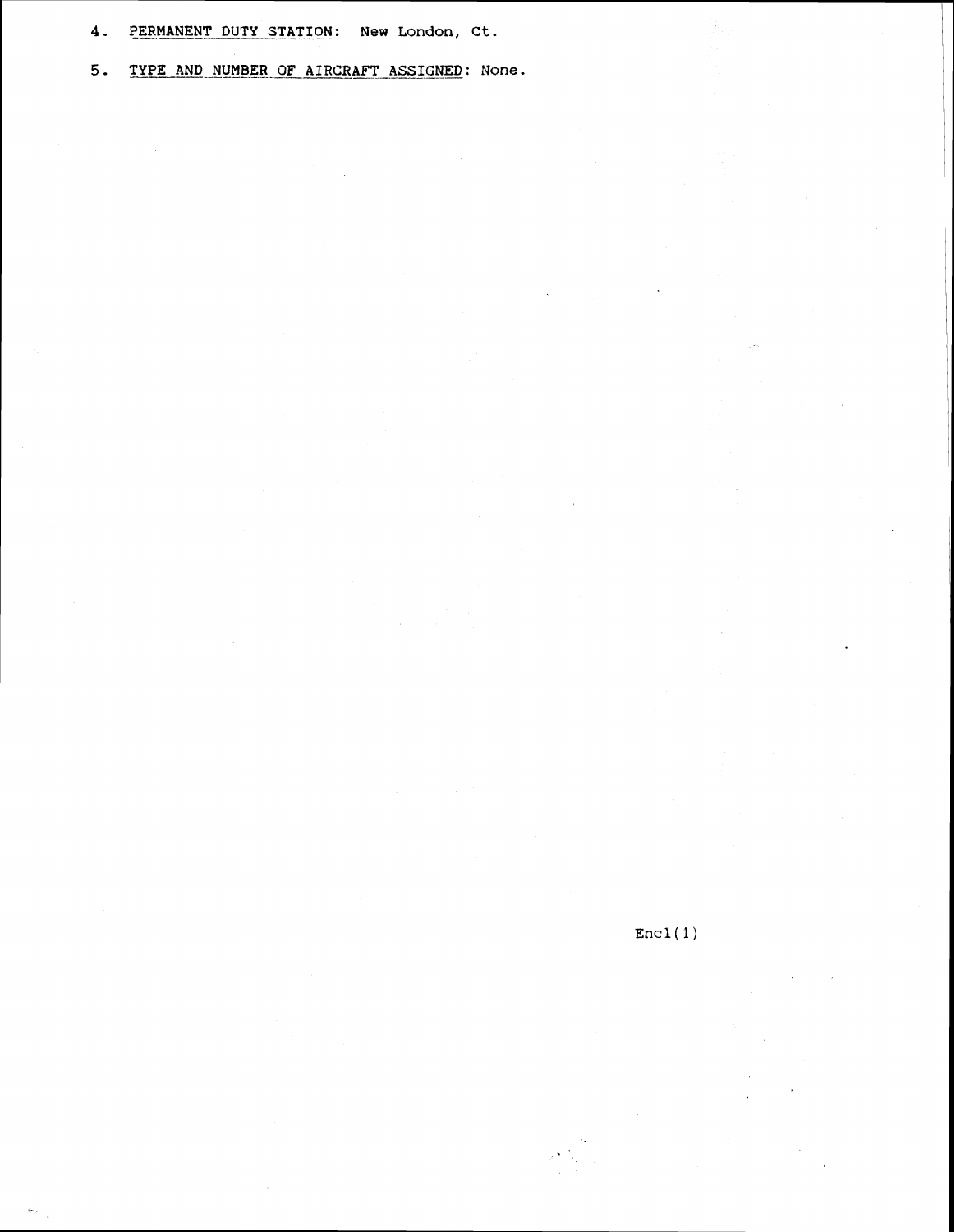#### **CHRONOLOGY**

### **DATE EVENT**

## **JANUARY**

- **4 Underway from New London, Ct**
- **5 Moored, Norfolk, VA to off-load Tomahawk land attack missiles (TLAM** ' **s).**
- **7 Underway from Norfolk, VA <sup>I</sup>**
- **9 Moored New London, Ct in preparation for a Selected Restricted Availability (SRA)**
- **15 Docked in ARDM-4, SHIPPINGPORT (started SRA)**

## **FEBRUARY**

**1-29 In drydock for SRA** 

### **MARCH**

- **1 Undocked, moored New London, Ct**
- **9 Underway for local operations, Sea Trials**
- **11 Moored New London, Ct**
- **21 Underway from New London, Ct**
- **22 Moored Norfolk, VA (Deperming Crib)**
- **24 Underway from Deperming Crib, moored alongside USS L.Y. Spear to load TLAM's**
- **27 Underway from Norfolk, VA**

#### **APRIL**

- **2 Moored New London, Ct**
- **14 Docked in ARDM-4, Shippingport (to repair Secondary Propulsion Motor (SPM))**
- **18 Undocked, moored New London, Ct**
- **22 Underway from New London, Ct**
- **25 Moored Port Canaveral, FL to load ADCAP Torpedoes**
- **27 Underway from Port Canaveral, FL to conduct ADCAP Torpedo test firings at AUTEC**

#### **MAY**

- **5 Moored Frederikstad, St Croix to install pinger for operations on the ST Croix weapons range**
- 6 **Underway, moored, underway, moored, underway from Frederikstad, St Croix to act as a target for exercise MK-48 Torpedo firings. Commenced a Tactical Readiness Evaluation (TRE)**
- **Moored, underway from Frederikstad, St Croix conducted TRE during**   $7\phantom{.}$ **transit to New London, Ct**
- 11 **Moored New London, Ct**
- 15 **Underway from New London, Ct**
- 20 **Moored Roosevelt Roads, Puerto Rico to load ADCAP Torpedoes**
- $21$ **Underway from Roosevelt Roads, Puerto Rico**
- 22 **Moored, underway from Frederikstad, St Croix to conduct ADCAP torpedo test firings at the St Croix weapons range**
- 23 **Moored, underway from Frederikstad, St Croix**
- 27 **Moored New London, Ct**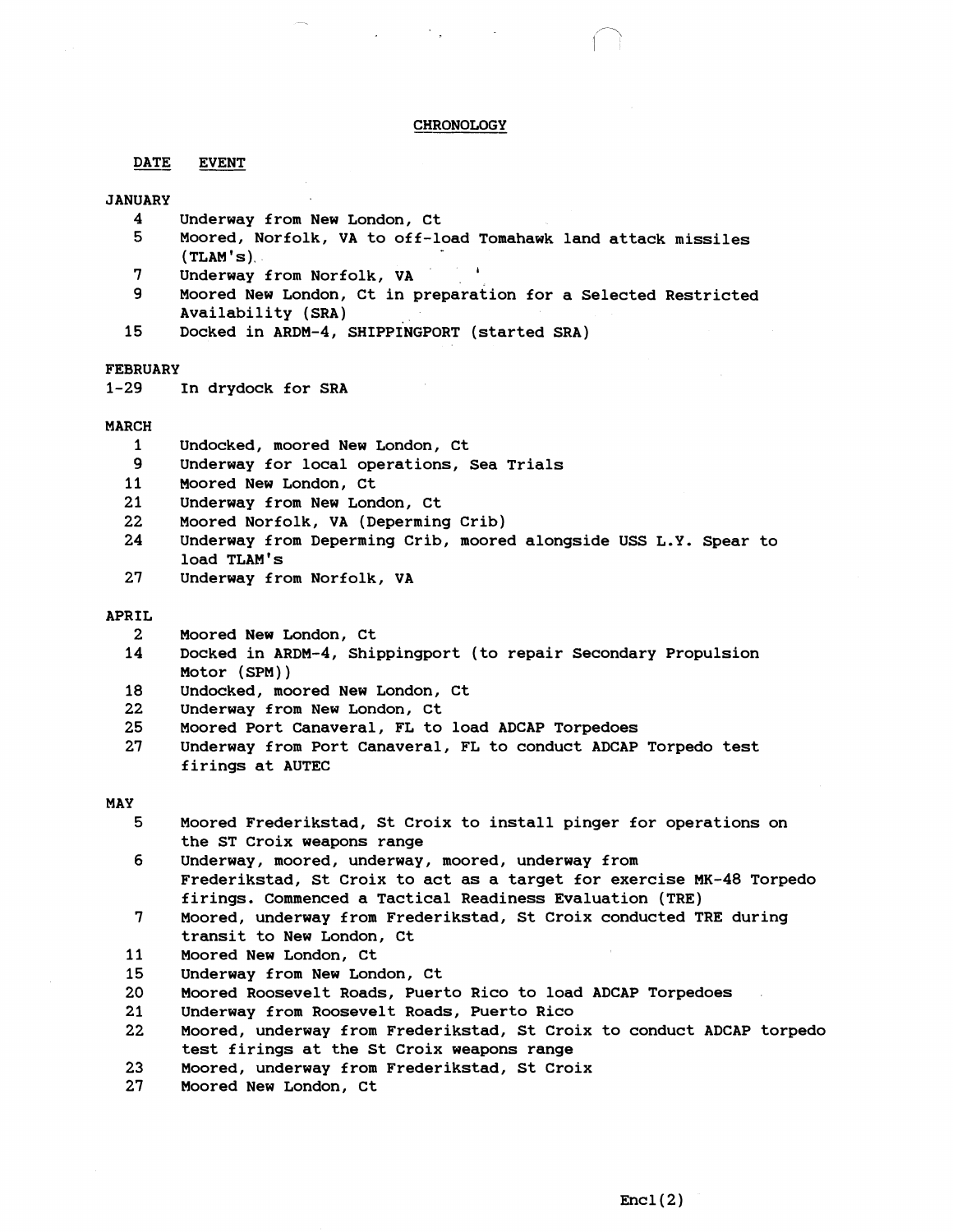## **CHRONOLOGY**

**DATE EVENT** 

### **JUNE**

- **3 Underway, moored New London, Ct (for VIP cruise)**
- **6 Underway from New London, Ct to participate in FLEETEX 2-88**
- **24 Moored New London, Ct**
- **29 Underway, moored New London, Ct (Dependents Cruise)**

### **JULY**

- **8 Underway from New London, Ct for Midshipman Operations at AUTEC**
- **19 Moored New London, Ct**
- **21 Underway from New London, Ct**
- **22 Moored Earle, NJ to off load Tomahawk Land Attack Missiles**
- **23 underway from Earle, NJ**
- **26 Moored New London, Ct for Pre-deployment upkeep**

#### **AUGUST**

- **12 Change of Command. CDR SKOLDS relieved as Commanding Officer**
- **22 Underway from New London, Ct**
- **23 Moored Yorktown, VA to load Tomahawk Land Attack Missiles and warshot ADCAP Torpedoes**
- **24 Underway from Yorktown, VA**
- **26 Moored NUSC pier, New London, Ct for VIP cruise then underway, moored SUBASE, New London, Ct**

#### **SEPTEMBER**

- **6 Underway for preoverseas movement (POM) workup**
- **9 Moored New London, Ct**
- **19 Underway for POM certification**
- **23 Moored New London, Ct**
- 29 Underway for a six month Mediterranean deployment

### **OCTOBER**

- **8 Shifted OPCON to CINCUSNAVEUR, London, UK.** 
	- **Moored Gibraltar, BCC for port visit and arrival briefings**
- **11 Underway from Gibraltar, BCC to conduct ASW operations for COMSIXTHFLT**

#### **NOVEMBER**

- **16 Moored Toulon, France for port visit**
- **23 Underway from Toulon, France**
- **28 Anchored Tangier, Morocco for port visit**

#### **DECEMBER**

- **.1 Underway from Tangier, Morocco for Exercise African Eagle 88**
- **23 Moored Naples, Italy for port visit**
- **27 Underway from Naples, Italy**
- **28 Moored La Maddalena, Italy for upkeep**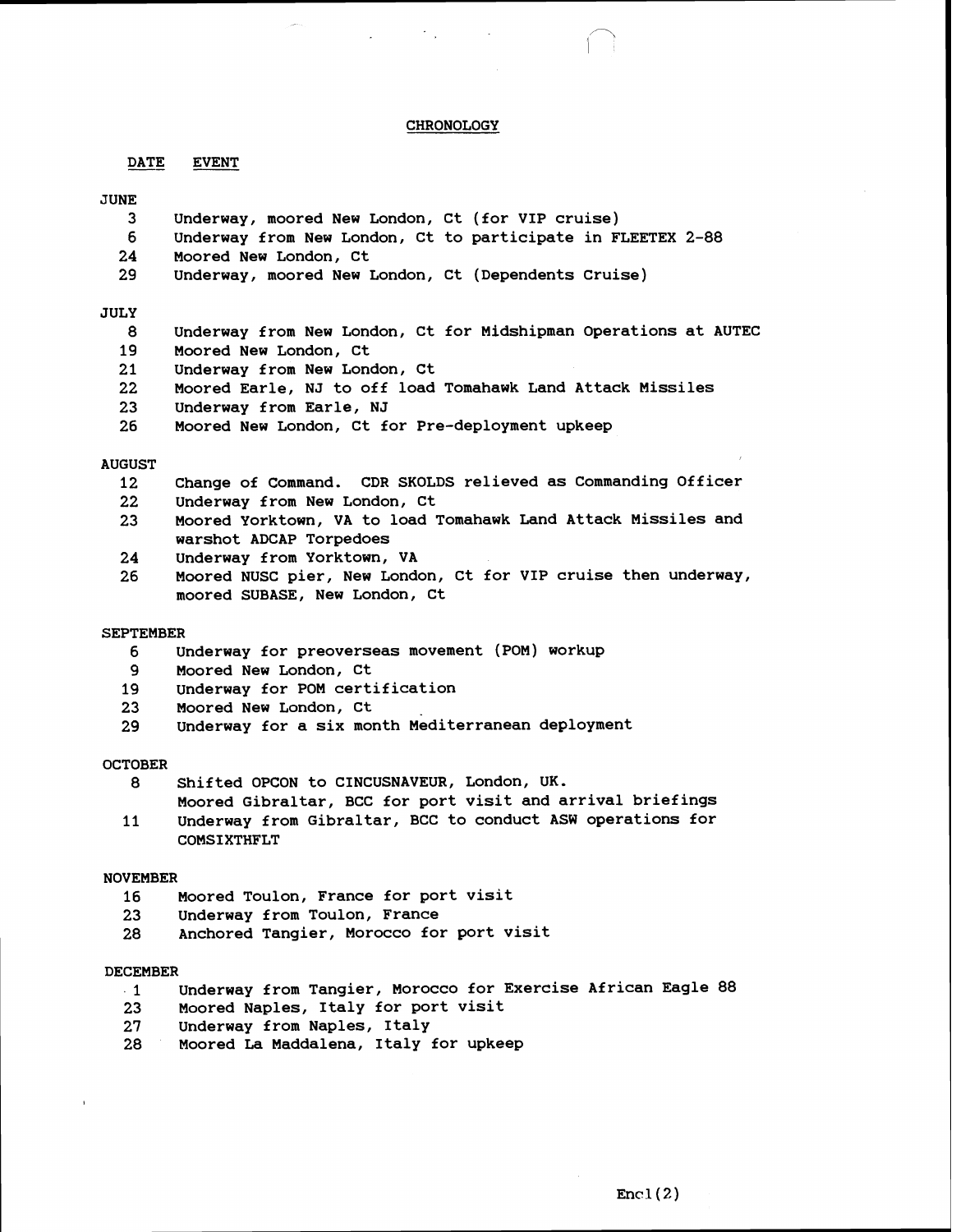## **NARRATIVE**

### **JANUARY**

**After a holiday leave and upkeep period in New London, Ct, USS CITY OF CORPUS CHRIST1 proceeded to Norfolk, Va to off load Tomahawk land attack missiles in preparation for a Selected Restricted Availability (SRA). On 15 January the ship commenced a 60 day SRA and entered the SHIPPINGPORT (ARDM-4). A Portsmouth Naval Shipyard tiger team conducted the SRA.** 

## **FEBRUARY**

**During the month of February, USS CITY OF CORPUS CHRIST1 remained in drydock in ARDM-4 conducting an SRA.** 

### **MARCH**

**On 1 March, USS CITY OF CORPUS CHRIST1 undocked and proceeded to pierside at the Submarine Base New London to continue the SRA. On 9 March the ship got underway to conduct sea trials after the SRA. The SRA was completed on 11 March, 8 days ahead of schedule. On 21 March the ship got underway bound for Norfolk, Va for deperming and to load Tomahawk Land Attack Missiles. On 27 March after deperming and the weapons load the ship proceeded to EXUMA Sound to conduct Fleet Acoustic Sound Trials (FAST) and then returned to New London, Ct.** 

## **APRIL**

**The ship arrived in New London, Ct on 2 April and commenced a three week upkeep. The ship entered the SHIPPINGPORT (ARDM-4) on 14 April to repair the Secondary Propulsion Motor (SPM). Repairs were completed and the ship undocked on 18 April. The ship then proceeded to Port Canaveral, F1 on 22 April, arriving on 25 April. While in Port Canaveral, F1 the ship loaded exercise MK-48 ADCAP torpedoes. The ship completed test firings of the ADCAP torpedoes at the AUTEC range on 30 April and proceeded to St Croix, US Virgin Islands for a combined Tactical Readiness Evaluation (TRE) with the USS Shark (SSN-591).** 

## MAY

**USS CITY OF CORPUS CHRIST1 arrived at St Croix on 5 May. After installing a pinger for operations on the ST Croix weapons range the ship was a target for USS SHARK. On 7 May the ship commenced the TRE conducting exercise MK-48 torpedo firings using the USS SHARK as a target. The ship also conducted HARPOON and TOMAHAWK exercise weapons firings. The remainder of the TRE was completed during the transit to New London, Ct arriving on 11 May. USS CITY OF CORPUS CHRIST1 was evaluated as ABOVE AVERAGE overall and was selected as a COMSUBLANT TRE Top Performer. On 15 May the ship proceeded to Roosevelt Roads, Puerto Rico to load exercise MK-48 ADCAP torpedoes for test firings on the St Croix weapons range. The test firings were completed on 23 May and the ship then proceeded back to New London, Ct arriving 27 May.**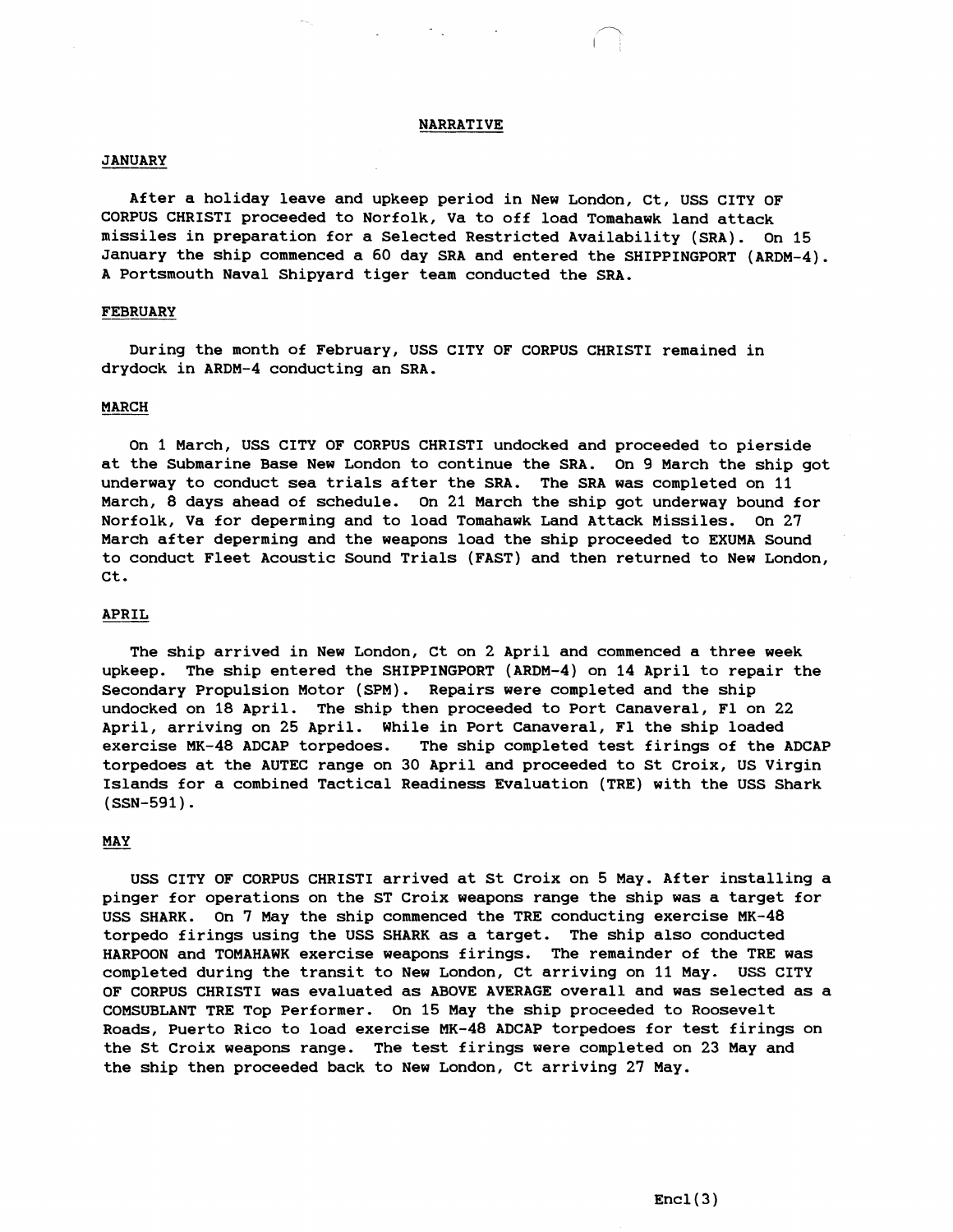## NARRATIVE

## JUNE

The ship conducted a VIP cruise on **3** June for the commissioning committee for USS TENNESSEE (SSBN-734). On 6 June the ship proceeded to the Virginia Capes Operating Areas (VCOA's) to participate in FLEETEX 2-88. During the FLEETEX the ship launched an exercise Harpoon missile. After FLEETEX, the ship returned to New London arriving on 24 June. On 29 June the ship conducted a Dependents Cruise south of Fisher's Island in Block Island Sound.

### JULY

After completing an upkeep on 8 July the ship proceeded to AUTEC to participate in CORTRAMID 88 for Second Class Midshipmen from the US Naval Academy. The ship also completed testing of the Propulsion Shaft Test Device (PSTD) at Exuma Sound, returning to New London, Ct on 19 July. On 21 July the ship proceeded to the Weapons Station at Earle, NJ to offload Tomahawk Land Attack Missiles. After completing the weapons offload the ship operated in the Narragansett Bay Operating Areas (NBOA's) for the prospective Commanding Officer before returning to New London, Ct on 26 July for a pre-deployment upkeep.

### **AUGUST**

A Change of Command was held on 12 August. CDR Charles R. SKOLDS relieved CDR Stephen I. Johnson as Commanding Officer. CDR Johnson received orders to the Strategic Studies Group in Newport, RI. On 19 August the ship was host for a luncheon in honor of ADM Arosa, AN, Chief of Staff of the Argentine Navy. On 22 August the ship proceeded to Weapons Station, Yorktown, Va to load Tomahawk Land Attack Missiles. During the weapons load on 26 August the ship received the first warshot ADCAP Torpedoes delivered to the fleet. The ship returned to New London, Ct on 26 August. That same day the ship was host for a VIP cruise which included COMO Abraham Ashur, the Israeli Naval Attache in Washington D.C.

### **SEPTEMBER**

On 6 September the ship conducted a Preoverseas Movement (POM) workup in the NBOA's returning on 9 September to New London, Ct. After a week of training at the Naval Submarine School, the ship conducted a POM certification in the NBOA's from 19 to 23 September. On 29 September, USS CITY OF CORPUS CHRIST1 got underway for a six month deployment to the Mediterranean Sea and operations with the Sixth Fleet.

#### OCTOBER

On 1 October USS CITY OF CORPUS CHRIST1 was selected for the fifth consecutive Battle Efficiency "E" and sixth consecutive Engineering Red "E" awards by Commander Submarine Squadron TWO. On 8 October after a transit of the Atlantic Ocean, the ship transferred operational control to CINCUSNAVEUR and arrived in Gibraltar, BCC for a port visit and arrival briefings by staff members of COMSUBGRU EIGHT. On 11 October the ship got underway from Gibraltar and commenced ASW operations for COMSIXTHFLT.